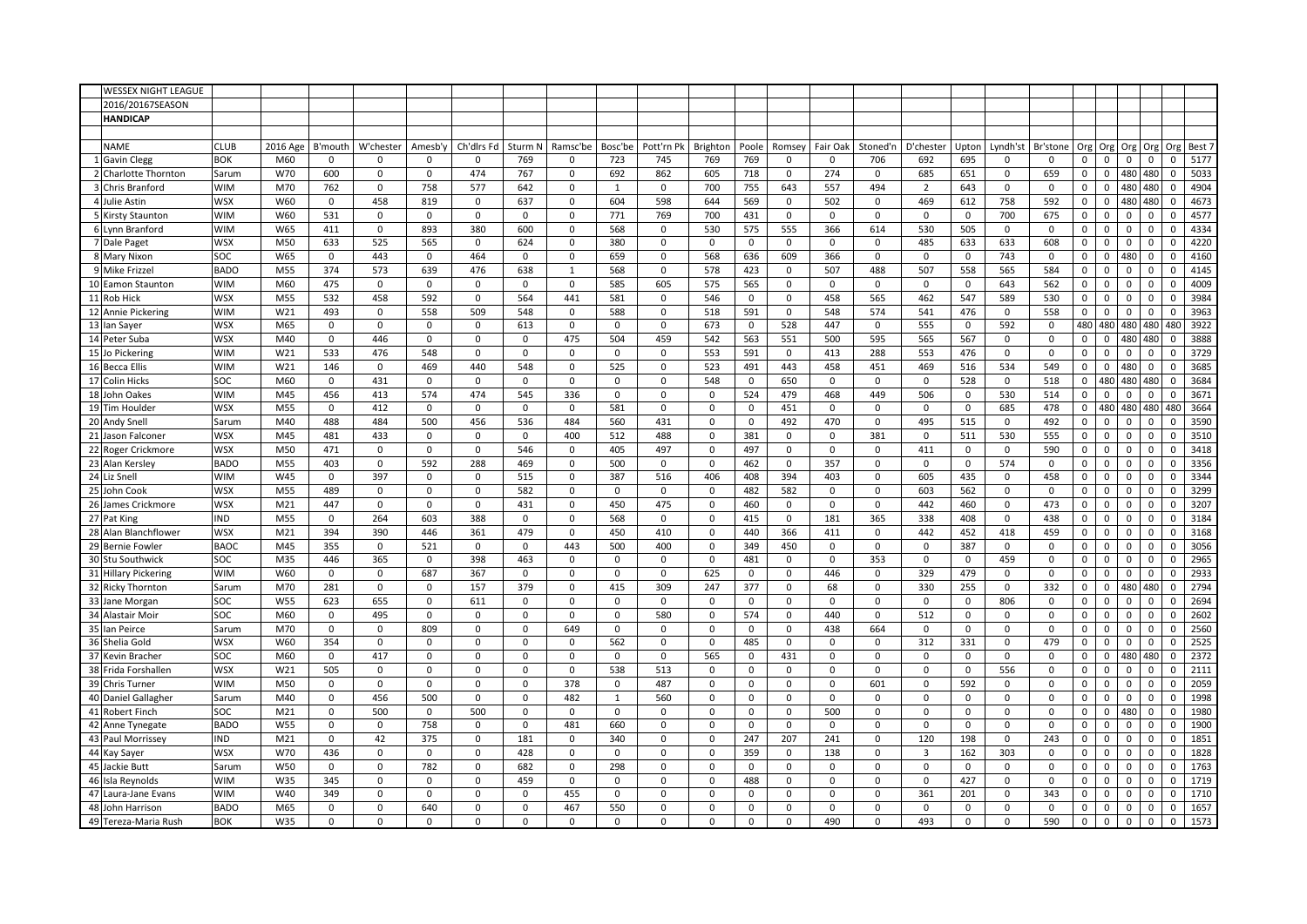| 50 Paul Gebbett            | <b>BOK</b>      | M45             | $\mathbf 0$ | $\mathbf 0$ | 531         | $\mathbf 0$ | $\mathbf 0$ | 480         | $\mathbf 0$ | $\mathbf 0$ | 555         | $\mathbf{0}$ | $\mathbf 0$ | $\mathbf 0$ | $\mathbf 0$ | $\mathbf 0$ | $\mathbf 0$  | $\mathbf 0$ | $\mathbf 0$ | $\mathbf{0}$<br>$\mathbf{0}$<br>$\mathbf 0$ | $\mathbf 0$    | $\mathbf 0$ | 1565 |
|----------------------------|-----------------|-----------------|-------------|-------------|-------------|-------------|-------------|-------------|-------------|-------------|-------------|--------------|-------------|-------------|-------------|-------------|--------------|-------------|-------------|---------------------------------------------|----------------|-------------|------|
| 51 Martin Wilson           | <b>BKO</b>      | M65             | 0           | 552         | 0           | 478         | $\Omega$    | $\mathbf 0$ | 0           | $\Omega$    | $\Omega$    | $\mathbf 0$  | $\mathbf 0$ | 523         | $\mathbf 0$ | $\mathbf 0$ | $\mathbf 0$  | $\Omega$    | 0           | $\mathbf 0$<br>$\mathbf 0$<br>$\mathbf 0$   | $\mathbf 0$    | $\mathbf 0$ | 1553 |
| 52 Robin Smith             | SOC             | M60             | 0           | 560         | $\mathbf 0$ | 385         | 0           | $\mathsf 0$ | $\mathbf 0$ | $\mathsf 0$ | 591         | $\mathsf 0$  | 0           | 0           | $\mathbf 0$ | 0           | $\mathsf 0$  | 0           | 0           | $\mathsf 0$<br>$\mathsf 0$<br>$\mathsf 0$   | 0              | $\mathbf 0$ | 1535 |
|                            | SO <sub>2</sub> |                 |             |             |             |             |             |             |             |             |             |              |             |             |             |             |              |             |             |                                             |                |             |      |
| 53 Michael Merritt         |                 | M55             | $\mathbf 0$ | 320         | $\mathsf 0$ | 250         | $\mathbf 0$ | 314         | $\mathbf 0$ | $\Omega$    | 350         | $\mathbf 0$  | $\mathbf 0$ | 302         | $\Omega$    | $\Omega$    | $\Omega$     | $\mathbf 0$ | $\mathbf 0$ | $\mathbf 0$<br>$\mathsf 0$<br>$\mathbf 0$   | $\mathbf 0$    | $\mathbf 0$ | 1535 |
| 54 Jeff Butt               | Sarum           | M50             | 0           | $\mathsf 0$ | 543         | $\mathsf 0$ | 457         | $\mathbf 0$ | 468         | $\mathsf 0$ | $\mathbf 0$ | $\mathbf 0$  | $\mathsf 0$ | $\mathbf 0$ | $\mathbf 0$ | $\mathsf 0$ | $\mathbf 0$  | $\mathbf 0$ | 0           | $\mathbf 0$<br>$\mathbf 0$<br>$\mathbf 0$   | $\mathbf 0$    | $\mathbf 0$ | 1468 |
| 55 Dick Keighley           | <b>WIM</b>      | M70             | 0           | $\mathbf 0$ | $\Omega$    | $\mathbf 0$ | $\mathbf 0$ | $\mathbf 0$ | 0           | $\mathbf 0$ | $\Omega$    | $\mathbf 0$  | $\mathbf 0$ | $\mathbf 0$ | $\mathbf 0$ | $\mathbf 0$ | $\mathbf 0$  | $\mathbf 0$ | 0           | 480<br>0<br>0                               | 480            | 480         | 1440 |
| 56 Nigel Benham            | Sarum           | M55             | $\mathbf 0$ | $\mathbf 0$ | 0           | $\mathbf 0$ | $\mathbf 0$ | $\mathbf 0$ | $\mathbf 0$ | $\mathbf 0$ | $\Omega$    | $\mathbf 0$  | $\mathbf 0$ | 314         | 520         | $\mathbf 0$ | $\mathbf 0$  | 589         | $\mathbf 0$ | $\mathbf 0$<br>$\mathbf 0$<br>$\mathbf 0$   | $\mathbf 0$    | $\Omega$    | 1423 |
| 57 Julia Loring            | SOC             | W55             | 0           | 304         | $\mathbf 0$ | 366         | $\mathbf 0$ | $\mathsf 0$ | $\mathbf 0$ | $\mathsf 0$ | $\Omega$    | $\mathsf 0$  | 415         | 338         | $\mathbf 0$ | $\mathbf 0$ | $\mathbf{0}$ | $\mathsf 0$ | $\mathbf 0$ | 0<br>$\mathsf 0$<br>$\mathsf 0$             | $\mathbf 0$    | $\mathbf 0$ | 1423 |
| 58 Paul Pickering          | <b>WIM</b>      | M <sub>21</sub> | 0           | $\mathbf 0$ | 438         | $\mathbf 0$ | 0           | $\mathsf 0$ | $\mathbf 0$ | $\mathsf 0$ | $\mathbf 0$ | 467          | $\mathsf 0$ | $\mathbf 0$ | $\mathbf 0$ | $\mathsf 0$ | $\mathsf 0$  | $\mathbf 0$ | 500         | $\mathsf 0$<br>$\mathsf{o}$<br>$\mathbf 0$  | $\mathsf 0$    | $\mathbf 0$ | 1405 |
| 59 John Marsh              | SO <sub>2</sub> | M45             | $\mathbf 0$ | 293         | 0           | 254         | $\Omega$    | $\Omega$    | $\Omega$    | $\Omega$    | 379         | $\mathbf 0$  | $\mathbf 0$ | $\Omega$    | $\mathbf 0$ | $\Omega$    | $\Omega$     | 461         | $\Omega$    | $\mathbf 0$<br>$\mathbf 0$<br>$\mathbf 0$   | $\Omega$       | $\Omega$    | 1386 |
| 60 Danny O'Connor          | <b>IND</b>      | M21             | 277         | 347         | 446         | $\mathbf 0$ | $\mathbf 0$ | 295         | $\mathbf 0$ | $\mathbf 0$ | $\Omega$    | $\mathsf 0$  | $\mathbf 0$ | $\mathbf 0$ | $\mathbf 0$ | $\mathbf 0$ | $\mathbf{0}$ | $\mathbf 0$ | $\Omega$    | $\Omega$<br>$\mathbf 0$<br>$\mathbf 0$      | $\mathbf 0$    | $\Omega$    | 1365 |
| 61 lan Moran               | SOC             | M55             | 0           | $\mathbf 0$ | $\mathbf 0$ | 300         | $\mathbf 0$ | $\mathbf 0$ | $\mathbf 0$ | 0           | $\Omega$    | $\mathsf 0$  | $\mathsf 0$ | $\mathbf 0$ | $\mathbf 0$ | $\mathbf 0$ | $\mathbf 0$  | 577         | $\mathbf 0$ | 0<br>$\mathsf 0$<br>480                     | $\mathbf 0$    | 0           | 1357 |
| 62 Steve Mallison          | <b>WIM</b>      | M35             | $\mathbf 0$ | $\mathbf 0$ | $\mathbf 0$ | $\mathbf 0$ | 463         | 398         | $\mathbf 0$ | $\mathbf 0$ | $\mathbf 0$ | 459          | $\mathbf 0$ | $\mathbf 0$ | $\mathbf 0$ | $\mathbf 0$ | $\mathbf 0$  | $\mathbf 0$ | $\mathbf 0$ | $\mathbf 0$<br>$\mathbf 0$<br>$\mathbf 0$   | $\mathbf 0$    | $\mathbf 0$ | 1320 |
| 63 Joanna Sweeney          | <b>WIM</b>      | W21             | 0           | 339         | $\mathbf 0$ | $\mathbf 0$ | $\mathbf 0$ | $\mathbf 0$ | 538         | $\mathbf 0$ | $\Omega$    | 384          | $\mathbf 0$ | $\mathbf 0$ | $\mathbf 0$ | $\mathbf 0$ | $\mathbf 0$  | $\mathbf 0$ | $\mathbf 0$ | $\mathsf 0$<br>$\mathbf 0$<br>$\mathbf 0$   | $\mathbf 0$    | $\mathbf 0$ | 1260 |
| 64 Brian Hart              | Sarum           | M70             | 0           | $\mathbf 0$ | 0           | $\mathbf 0$ | $\mathbf 0$ | $\mathbf 0$ | $\mathbf 0$ | $\mathbf 0$ | 406         | 415          | $\mathbf 0$ | $\mathbf 0$ | $\mathbf 0$ | $\mathbf 0$ | $\mathsf 0$  | 394         | $\mathbf 0$ | $\mathbf 0$<br>$\mathsf 0$<br>$\mathbf 0$   | $\mathbf 0$    | $\mathbf 0$ | 1215 |
| 65 David Hunt              | <b>BOK</b>      | M55             | $\mathbf 0$ | 550         | 0           | $\mathbf 0$ | $\mathbf 0$ | $\mathbf 0$ | $\mathbf 0$ | $\mathbf 0$ | 631         | $\mathbf 0$  | $\mathbf 0$ | 0           | $\mathbf 0$ | $\mathbf 0$ | $\mathbf{0}$ | $\mathbf 0$ | $\mathbf 0$ | $\mathbf 0$<br>$\mathsf 0$<br>$\mathbf 0$   | $\mathbf 0$    | 0           | 1181 |
| 66 Martin Goddard          | Sarum           | M55             | $\mathbf 0$ | $\mathbf 0$ | 603         | $\mathbf 0$ | $\mathbf 0$ | $\mathbf 0$ | $\mathbf 0$ | $\mathbf 0$ | $\mathbf 0$ | $\mathbf 0$  | $\mathbf 0$ | $\mathbf 0$ | $\mathbf 0$ | $\mathbf 0$ | $\mathsf 0$  | 553         | $\mathbf 0$ | $\mathsf{o}\,$<br>0<br>$\mathsf 0$          | $\mathsf{o}\,$ | $\mathbf 0$ | 1155 |
| 67 Simon Branford          | <b>WIM</b>      | M35             | 0           | $\mathbf 0$ | 480         | 0           | 0           | 0           | 0           | $\mathbf 0$ | 1           | 258          | 0           | 202         | $\mathbf 0$ | 206         | $\mathbf 0$  | $\mathbf 0$ | 0           | $\mathbf 0$<br>$\mathbf 0$<br>0             | $\mathbf 0$    | $\mathbf 0$ | 1147 |
| 68 Pat Hart                | Sarum           | W70             | 0           | $\mathbf 0$ | $\Omega$    | $\mathbf 0$ | 0           | 0           | 0           | 0           | 356         | 513          | 0           | $\Omega$    | $\mathbf 0$ | $\Omega$    | $\mathbf 0$  | 256         | 0           | $\Omega$<br>0<br>$\Omega$                   | $\Omega$       | $\Omega$    | 1126 |
| 69 Simon Blanchflower      | SAX             | M60             | 572         | $\mathbf 0$ | 0           | $\mathbf 0$ | $\mathbf 0$ | $\mathbf 0$ | $\mathbf 0$ | $\mathsf 0$ | $\mathbf 0$ | $\mathsf 0$  | 545         | $\mathbf 0$ | $\mathbf 0$ | $\mathbf 0$ | $\mathbf{0}$ | 0           | $\mathsf 0$ | 0<br>$\mathbf 0$<br>$\mathsf 0$             | $\mathbf 0$    | $\mathsf 0$ | 1117 |
| 70 Deborah Mays            | <b>WIM</b>      | W55             | 302         | $\mathbf 0$ | 0           | $\mathbf 0$ | 0           | $\mathsf 0$ | 396         | 357         | 0           | $\mathsf 0$  | $\mathbf 0$ | 0           | $\mathbf 0$ | $\mathsf 0$ | $\mathsf 0$  | $\mathbf 0$ | 0           | $\mathsf 0$<br>0<br>0                       | $\mathbf 0$    | 0           | 1055 |
| 71 Jamie Ranson            | <b>WIM</b>      | M35             | 0           | $\mathbf 0$ | 538         | $\mathbf 0$ | 0           | 516         | 0           | 0           | 0           | $\mathbf 0$  | 0           | 0           | 0           | 0           | 0            | 0           | $\mathbf 0$ | $\mathsf 0$<br>$\mathsf 0$<br>0             | 0              | $\Omega$    | 1054 |
| 72 David Currie            | SOC             | M40             | $\mathbf 0$ | $\mathbf 0$ | $\mathbf 0$ | $\mathbf 0$ | 0           | $\mathbf 0$ | $\mathbf 0$ | $\mathbf 0$ | $\Omega$    | $\mathsf 0$  | 560         | $\mathbf 0$ | $\mathbf 0$ | $\mathbf 0$ | $\mathbf 0$  | $\mathbf 0$ | $\Omega$    | 480<br>$\mathbf 0$<br>$\mathbf 0$           | $\mathbf 0$    | $\mathbf 0$ | 1040 |
| 73 Paul Lane               | <b>BAOC</b>     | M55             | 0           | 447         | 592         | $\mathbf 0$ | 0           | $\mathbf 0$ | $\mathbf 0$ | $\mathsf 0$ | 0           | $\mathsf 0$  | 0           | 0           | $\mathbf 0$ | 0           | $\mathbf 0$  | 0           | $\mathbf 0$ | 0<br>0<br>0                                 | 0              | $\mathbf 0$ | 1039 |
| 74 Marion Payne-Bird       | GO              | <b>W55</b>      | 0           | 400         | 0           | $\mathbf 0$ | 0           | 0           | $\mathbf 0$ | 0           | 626         | 0            | 0           | 0           | 0           | 0           | 0            | 0           | $\mathsf 0$ | 0<br>$\mathsf 0$<br>$\mathsf 0$             | $\mathsf 0$    | 0           | 1026 |
| 75 Jon Brooke              | <b>WSX</b>      | M50             | 0           | 0           | 0           | $\mathbf 0$ | 0           | $\mathbf 0$ | 0           | $\mathbf 0$ | $\Omega$    | 541          | $\mathbf 0$ | $\mathbf 0$ | $\mathbf 0$ | $\mathbf 0$ | $\mathbf 0$  | $\mathbf 0$ | 0           | $\mathbf 0$<br>480<br>$\mathbf 0$           | $\mathbf 0$    | $\mathbf 0$ | 1021 |
| 76 Wendy Bullen            | <b>WIM</b>      | W45             | 0           | $\mathbf 0$ | $\mathbf 0$ | $\mathbf 0$ | 403         | $\mathsf 0$ | 0           | $\mathsf 0$ | 603         | $\mathsf 0$  | $\mathbf 0$ | $\mathbf 0$ | $\mathbf 0$ | $\mathbf 0$ | $\mathbf 0$  | $\mathbf 0$ | $\Omega$    | 0<br>$\mathbf 0$<br>$\mathbf 0$             | $\Omega$       | $\Omega$    | 1006 |
| 77 Gregory Ehlen           | <b>BAOC</b>     | M50             | 0           | $\mathbf 0$ | 543         | $\mathbf 0$ | 0           | 441         | $\mathbf 0$ | 0           | 0           | 0            | 0           | 0           | $\mathbf 0$ | 0           | $\mathbf 0$  | 0           | $\mathbf 0$ | $\mathsf 0$<br>$\mathsf 0$<br>$\mathbf 0$   | 0              | 0           | 984  |
| 78 Norman Wilson           | SOC             | M65             | $\mathbf 0$ | 338         | 0           | 247         | $\mathbf 0$ | $\mathbf 0$ | 0           | $\mathsf 0$ | 0           | $\mathbf 0$  | 367         | $\mathbf 0$ | $\mathbf 0$ | $\mathbf 0$ | $\mathbf 0$  | $\mathbf 0$ | 0           | $\mathbf 0$<br>$\mathbf 0$<br>$\mathbf 0$   | $\mathbf 0$    | $\mathbf 0$ | 952  |
| 79 Tracy Crickmore         | <b>WSX</b>      | <b>W50</b>      | 0           | $\mathbf 0$ | $\mathbf 0$ | $\mathbf 0$ | $\mathbf 0$ | 0           | $\mathbf 0$ | 561         | 0           | 374          | 0           | $\mathbf 0$ | $\mathbf 0$ | 0           | $\mathbf 0$  | $\mathbf 0$ | 0           | $\mathbf 0$<br>$\mathsf 0$<br>$\mathbf 0$   | $\mathbf 0$    | $\mathbf 0$ | 935  |
| 80 Jean Payne              | DEE             | W60             | 0           | $\mathbf 0$ | 0           | $\mathbf 0$ | 0           | 0           | 0           | 0           | $\Omega$    | 0            | 0           | 354         | $\mathbf 0$ | 573         | $\mathsf 0$  | $\Omega$    | $\Omega$    | $\mathsf 0$<br>$\mathsf 0$<br>0             | $\Omega$       | $\Omega$    | 927  |
| 81 Tom McComiskie          | <b>BAOC</b>     | M35             | 0           | $\mathbf 0$ | 480         | $\mathsf 0$ | $\mathbf 0$ | 441         | $\mathsf 0$ | $\mathsf 0$ | $\mathbf 0$ | $\mathsf 0$  | $\mathsf 0$ | $\mathbf 0$ | $\mathsf 0$ | $\mathbf 0$ | $\mathsf 0$  | $\mathsf 0$ | $\mathbf 0$ | $\mathbf 0$<br>$\mathsf 0$<br>$\mathsf 0$   | $\mathbf 0$    | $\mathbf 0$ | 920  |
| 82 Adell Cooper            | <b>NWO</b>      | <b>W55</b>      | 0           | 464         | 0           | $\mathbf 0$ | 0           | 447         | 0           | 0           | 0           | $\mathbf 0$  | $\mathsf 0$ | 0           | $\mathbf 0$ | 0           | 0            | 0           | $\mathbf 0$ | $\mathsf{o}$<br>$\mathbf 0$<br>$\mathbf 0$  | $\mathbf 0$    | 0           | 911  |
| 83 Emma Crickmore          | CUOC            | W21             | 0           | $\mathbf 0$ | 0           | $\mathbf 0$ | 0           | 0           | 0           | 491         | $\Omega$    | 409          | 0           | 0           | $\mathbf 0$ | 0           | 0            | 0           | $\Omega$    | $\mathsf 0$<br>$\mathsf 0$<br>0             | $\mathsf 0$    | $\Omega$    | 900  |
| 84 Dave Taylor             | Sarum           | M45             | $\Omega$    | $\mathbf 0$ | 511         | $\mathbf 0$ | $\Omega$    | 382         | 0           | $\mathbf 0$ | $\Omega$    | $\mathbf 0$  | $\Omega$    | $\mathbf 0$ | $\mathbf 0$ | $\Omega$    | $\mathbf 0$  | $\mathbf 0$ | $\Omega$    | $\mathbf 0$<br>0<br>$\mathbf 0$             | 0              | $\Omega$    | 893  |
| 85 Dan Cope                | <b>BAOC</b>     | M <sub>21</sub> | 0           | 432         | $\mathsf 0$ | $\mathbf 0$ | $\mathbf 0$ | 452         | $\mathbf 0$ | 0           | $\Omega$    | $\mathsf 0$  | $\mathsf 0$ | $\mathbf 0$ | $\mathbf 0$ | $\mathbf 0$ | $\mathsf 0$  | 0           | $\mathbf 0$ | 0<br>$\mathsf 0$<br>$\mathsf 0$             | $\mathbf 0$    | 0           | 884  |
| 86 Wayne Levy              | <b>BAOC</b>     | M35             | 263         | $\mathbf 0$ | 0           | 239         | 0           | 0           | 0           | 0           | 0           | 0            | 0           | 0           | 0           | 0           | 0            | 346         | 0           | 0<br>0<br>0                                 | 0              | 0           | 848  |
| 87 Mike Hampton            | OD              | M70             | $\mathbf 0$ | $\mathbf 0$ | 842         | $\mathbf 0$ | $\mathbf 0$ | $\mathbf 0$ | $\mathbf 0$ | $\mathbf 0$ | $\mathbf 0$ | $\mathbf 0$  | $\mathbf 0$ | $\mathbf 0$ | $\mathbf 0$ | $\mathbf 0$ | $\mathbf 0$  | $\mathbf 0$ | $\mathbf 0$ | $\mathsf{o}$<br>$\mathbf 0$<br>$\mathsf 0$  | $\mathbf 0$    | $\mathbf 0$ | 842  |
| 88 Marcus White            | SOC             | M45             | 0           | $\mathbf 0$ | $\mathbf 0$ | 419         | 0           | 0           | 0           | $\mathbf 0$ | $\Omega$    | 422          | $\mathsf 0$ | $\mathbf 0$ | $\mathbf 0$ | $\mathbf 0$ | $\mathbf 0$  | $\mathbf 0$ | $\mathbf 0$ | $\mathbf 0$<br>$\mathsf 0$<br>0             | $\mathbf 0$    | $\mathbf 0$ | 841  |
| 89 Ella May Rush           | <b>BOK</b>      | W10             | 0           | $\mathbf 0$ | $\mathsf 0$ | $\mathbf 0$ | 0           | 0           | $\mathbf 0$ | $\mathsf 0$ | $\Omega$    | $\mathbf 0$  | 0           | 316         | $\mathbf 0$ | 0           | $\mathbf 0$  | 0           | 415         | 0<br>0<br>0                                 | 0              | $\Omega$    | 731  |
| 90 Freda Peirce            | Sarum           | W75             | 0           | $\mathbf 0$ | 434         | $\mathbf 0$ | $\mathbf 0$ | 289         | $\mathbf 0$ | $\mathbf 0$ | $\Omega$    | $\mathbf 0$  | $\mathbf 0$ | 3           | $\mathbf 0$ | $\mathbf 0$ | $\mathbf{0}$ | 0           | $\mathbf 0$ | 0<br>$\mathbf 0$<br>$\mathbf 0$             | $\mathbf 0$    | $\mathbf 0$ | 726  |
| 91 Helen Bridle            | <b>ESOC</b>     | W35             | 0           | $\mathsf 0$ | 0           | $\mathsf 0$ | 0           | 0           | 0           | $\mathbf 0$ | 0           | $\mathbf 0$  | $\mathbf 0$ | $\mathbf 0$ | $\mathsf 0$ | 704         | $\mathsf 0$  | $\mathbf 0$ | 0           | 0<br>$\mathsf 0$<br>$\mathsf 0$             | $\mathbf 0$    | $\mathbf 0$ | 704  |
| 92 Tim Grey                | <b>IND</b>      | M35             | 0           | $\Omega$    | 0           | 0           | 0           | 0           | 0           | 0           | $\Omega$    | 0            | 328         | 0           | 0           | 0           | 367          | 0           | 0           | 0<br>0<br>0                                 | $\Omega$       | $\Omega$    | 695  |
| 93 Karen Baker             | <b>BAOC</b>     | W45             | $\mathbf 0$ | $\mathbf 0$ | $\mathbf 0$ | $\mathsf 0$ | $\mathbf 0$ | $\mathbf 0$ | $\mathbf 0$ | $\mathbf 0$ | $\Omega$    | $\mathsf 0$  | $\mathbf 0$ | $\mathbf 0$ | $\mathbf 0$ | $\mathbf 0$ | $\mathbf{0}$ | 689         | $\mathbf 0$ | $\mathsf 0$<br>$\mathsf 0$<br>$\mathbf 0$   | $\mathbf 0$    | $\mathbf 0$ | 689  |
| 94 Matt Green              | <b>IND</b>      | M40             | 0           | $\mathbf 0$ | 0           | 373         | $\mathbf 0$ | 305         | $\mathbf 0$ | $\mathbf 0$ | $\Omega$    | 0            | $\mathbf 0$ | 0           | $\mathbf 0$ | $\mathbf 0$ | $\mathbf{0}$ | 0           | $\mathbf 0$ | $\mathsf 0$<br>0<br>0                       | $\mathbf 0$    | 0           | 678  |
| 95 Andy Eydmann            | <b>WSX</b>      | M35             | 0           | $\mathbf 0$ | 0           | $\mathbf 0$ | $\Omega$    | 0           | 355         | 0           | $\Omega$    | $\mathbf 0$  | 0           | $\Omega$    | $\mathbf 0$ | 0           | $\Omega$     | 0           | 319         | 0<br>$\mathbf 0$<br>0                       | $\Omega$       | $\Omega$    | 674  |
| 96 Sam White               | soc             | M14             | $\Omega$    | 296         | $\Omega$    | $\mathbf 0$ | 0           | $\mathbf 0$ | 0           | $\Omega$    | $\Omega$    | 0            | $\Omega$    | 319         | $\mathbf 0$ | $\Omega$    | $\mathbf 0$  | $\mathbf 0$ | $\Omega$    | $\mathbf 0$<br>$\mathbf 0$<br>$\Omega$      | $\mathbf 0$    | $\mathbf 0$ | 615  |
| 97 Caroline Moran          | SOC             | W50             | 0           | $\mathbf 0$ | $\mathbf 0$ | $\mathsf 0$ | $\mathbf 0$ | $\mathsf 0$ | $\mathsf 0$ | $\mathsf 0$ | $\Omega$    | $\mathsf 0$  | $\mathsf 0$ | $\mathbf 0$ | $\mathsf 0$ | $\mathsf 0$ | $\mathsf 0$  | 605         | $\mathsf 0$ | 0<br>$\mathsf 0$<br>$\mathsf 0$             | $\mathbf 0$    | $\mathbf 0$ | 605  |
| 98 Colin Metcalfe          | Sarum           | M55             | 0           | $\mathbf 0$ | 568         | 0           | 0           | 0           | 0           | 0           | $\Omega$    | 0            | 0           | 0           | 0           | 0           | $\mathbf 0$  | 0           | $\mathbf 0$ | 0<br>$\mathbf 0$<br>0                       | 0              | 0           | 568  |
| 99 David Cross             | SOC             | M55             | $\mathbf 0$ | $\mathbf 0$ | 0           | $\mathsf 0$ | 0           | $\mathbf 0$ | $\mathbf 0$ | $\mathbf 0$ | $\mathbf 0$ | $\mathbf 0$  | $\mathbf 0$ | 132         | $\mathbf 0$ | $\mathbf 0$ | $\mathbf 0$  | 430         | $\mathbf 0$ | 0<br>$\mathbf 0$<br>$\mathbf 0$             | $\mathbf 0$    | $\mathbf 0$ | 562  |
| 100 Kirstie Davies-Walters | <b>NATO</b>     | W21             | $\Omega$    | $\Omega$    | 558         | $\mathbf 0$ | 0           | $\mathbf 0$ | 0           | $\Omega$    | $\Omega$    | 0            | $\mathbf 0$ | 0           | $\mathbf 0$ | $\mathbf 0$ | $\mathbf 0$  | $\mathbf 0$ | $\Omega$    | 0<br>0<br>$\mathbf 0$                       | $\Omega$       | $\Omega$    | 558  |
| 101 Nick Barrable          | SYO             | M40             | 0           | $\mathbf 0$ | $\mathbf 0$ | $\mathsf 0$ | 0           | $\mathsf 0$ | 0           | $\mathsf 0$ | $\Omega$    | 552          | $\mathsf 0$ | $\mathsf 0$ | $\mathsf 0$ | $\mathsf 0$ | $\mathsf 0$  | $\mathsf 0$ | $\mathbf 0$ | 0<br>$\mathsf 0$<br>$\mathsf 0$             | $\mathbf 0$    | 0           | 552  |
| 102 Laura Wilcox           | <b>WSX</b>      | W50             | 0           | $\Omega$    | 0           | $\mathsf 0$ | 0           | $\mathbf 0$ | 0           | $\mathbf 0$ | $\Omega$    | 539          | $\mathbf 0$ | $\mathbf 0$ | $\mathbf 0$ | $\mathbf 0$ | $\mathbf 0$  | $\mathbf 0$ | 0           | $\mathsf 0$<br>0<br>0                       | $\mathbf 0$    | $\mathbf 0$ | 539  |
| 103 Sarah-Jane Barrable    | SLOW            | W21             | $\mathbf 0$ | $\mathbf 0$ | 0           | $\mathbf 0$ | $\Omega$    | $\Omega$    | $\mathbf 0$ | $\Omega$    | $\mathbf 0$ | 534          | $\mathbf 0$ | $\Omega$    | $\Omega$    | $\Omega$    | $\Omega$     | $\mathbf 0$ | $\mathbf 0$ | $\mathsf 0$<br>$\mathbf 0$<br>$\mathbf 0$   | $\mathbf 0$    | $\mathbf 0$ | 534  |
|                            |                 |                 |             |             |             |             |             |             |             |             |             |              |             |             |             |             |              |             |             |                                             |                |             |      |